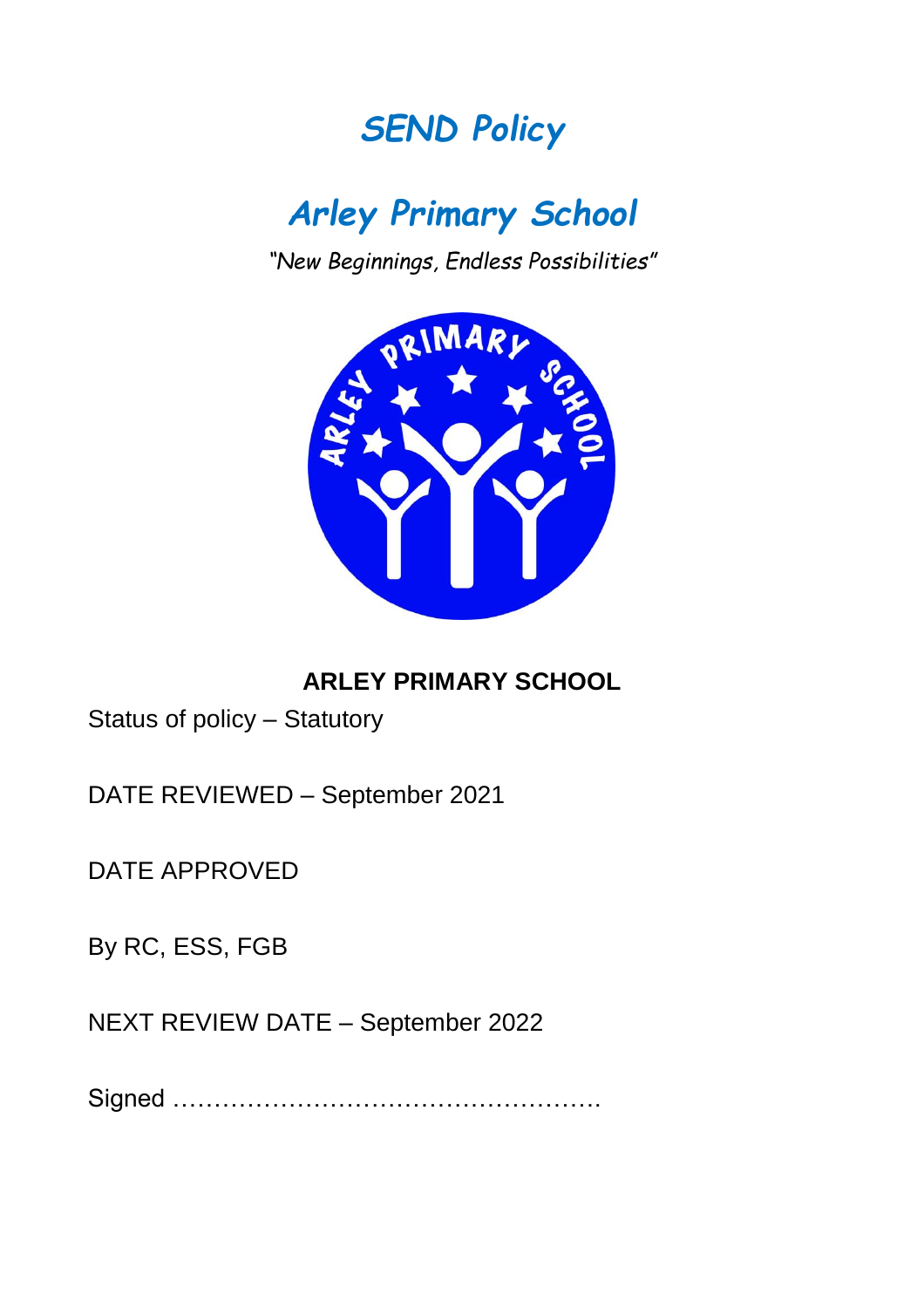#### *1. Aims*

#### *Our SEN policy and information report aims to*:

- Set out how our school will support and make provision for pupils with special educational needs (SEN)
- Explain the roles and responsibilities of everyone involved in providing for pupils with SEN

#### *School Aims*:

- Every pupil is enabled to fulfill their potential and participate fully in the educational and social life of the school to be the best that they can be.
- The school recognises that there is a continuum of need and continuum of provision, which may be made in a variety of forms relevant to the needs of the individual child, over a period of time.
- The needs of all pupils who may have a learning difficulty or special educational need, either throughout or at any time during their learning at Arley Primary School, should be positively identified, assessed and provided for.
- Children with learning difficulties or special educational needs are entitled to equal access to a broad and balanced education incorporating the curriculum and including extra-curricular activities.
- Effective assessment and subsequent provision will be best secured when there is the greatest possible degree of partnership between parents/carers, children and the school.

#### *2. Legislation and guidance*

This policy and information report is based on the statutory <https://www.gov.uk/government/publications/send-code-of-practice-0-to-25>

and the following legislation:

- [Part 3 of the Children and Families Act 2014](http://www.legislation.gov.uk/ukpga/2014/6/part/3), which sets out schools' responsibilities for pupils with SEN and disabilities
- [The Special Educational Needs and Disability Regulations 2014,](http://www.legislation.gov.uk/uksi/2014/1530/contents/made) which set out schools' responsibilities for education, health and care (EHC) plans, Lead for SEN (SENCOs) and the SEN information report.

#### *3. Definitions*

A pupil has SEN if they have a learning difficulty or disability which calls for special educational provision to be made for them.

They have a learning difficulty or disability if they have:

- A significantly greater difficulty in learning than the majority of others of the same age, or
- A disability which prevents or hinders them from making use of facilities of a kind generally provided for others of the same age in mainstream schools

Special educational provision is educational or training provision that is additional to, or different from, that made generally for other children or young people of the same age by mainstream schools.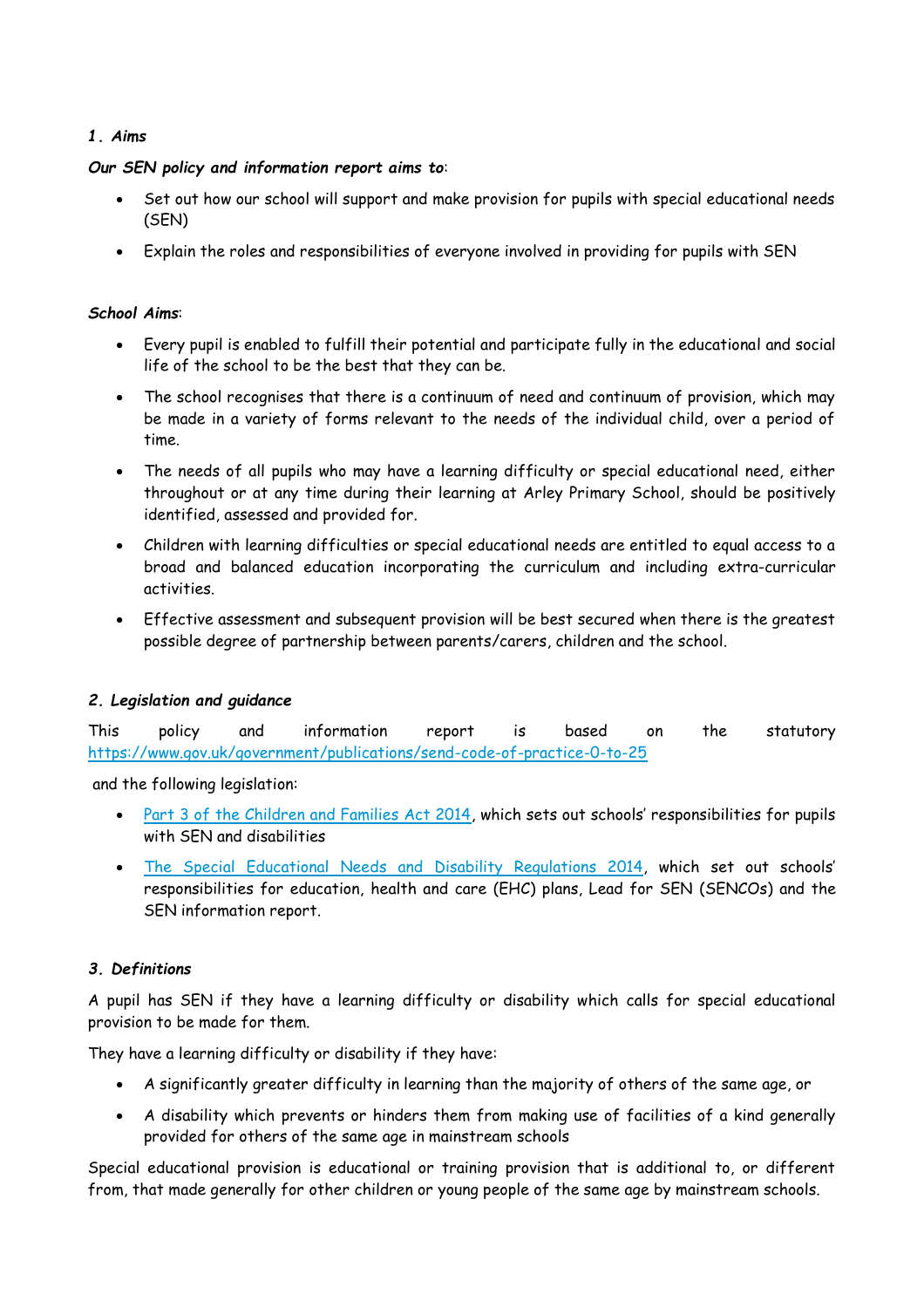#### *4. Roles and responsibilities*

#### *4.1 The Inclusion Lead*

The Inclusion Lead is Mrs S Riley.

They will:

- Work with the headteacher and SEN governor to determine the strategic development of the SEN policy and provision in the school
- Have day-to-day responsibility for the operation of this SEN policy and the co-ordination of specific provision made to support individual pupils with SEN, including those who have EHC plans
- Provide professional guidance to colleagues and work with staff, parents, and other agencies to ensure that pupils with SEN receive appropriate support and high quality teaching
- Advise on the graduated approach to providing SEN support
- Advise on the deployment of the school's delegated budget and other resources to meet pupils' needs effectively
- Be the point of contact for external agencies, especially the local authority and its support services
- Liaise with potential next providers of education to ensure pupils and their parents are informed about options and a smooth transition is planned
- Work with the headteacher and governing board to ensure that the school meets its responsibilities under the Equality Act 2010 <https://www.gov.uk/guidance/equality-act-2010-guidance> with regard to reasonable adjustments and access arrangements
- Ensure the school keeps the records of all pupils with SEN up-to-date

#### *4.2 The SEN governor*

The SEN governor will:

- Help to raise awareness of SEN issues at governing board meetings
- Monitor the quality and effectiveness of SEN and disability provision within the school and update the governing board on this
- Work with the headteacher and SENCO to determine the strategic development of the SEN policy and provision in the school

#### *4.3 Class teachers*

Each class teacher is responsible for:

- The progress and development of every pupil in their class; keeping careful records; observing children; to plan for differentiation and progression.
- To build up children's confidence through a positive approach
- To manage the delivery of IPPs and monitor the progress. To involve children and parents in the setting and review of targets as appropriate.
- Working closely with any teaching assistants or specialist staff to plan and assess the impact of support and interventions and how they can be linked to classroom teaching
- Working with the SENCO to review each pupil's progress and development and decide on any changes to provision; identifying pupils experiencing difficulties, who will need interventions in addition to, or different from, those already provided by the usual differentiated curriculum.
- Ensuring they follow this SEN policy